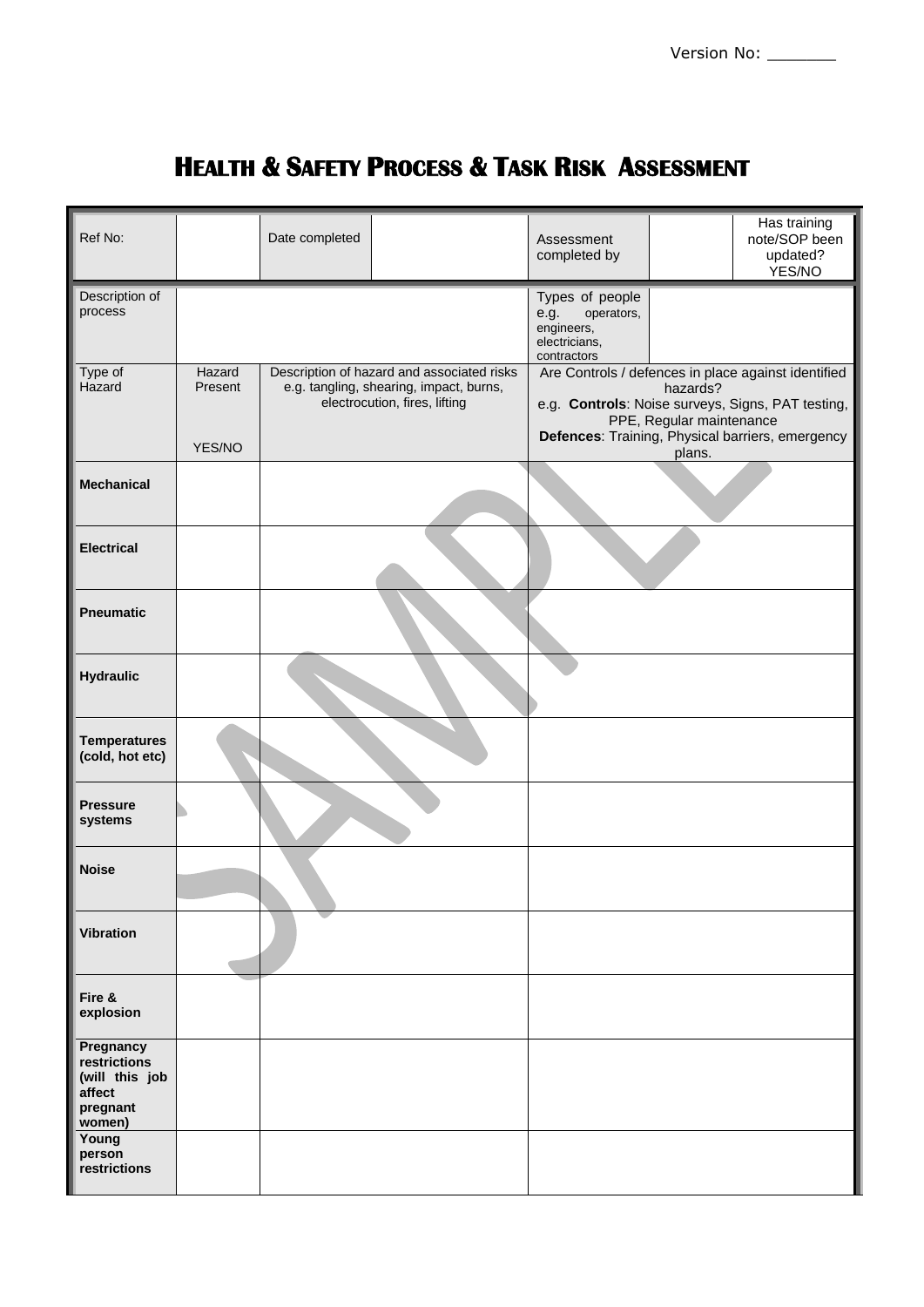| <b>Manual</b><br>handling and<br>ergonomics |  |  |  | Manual<br>assessment no. | handling   |
|---------------------------------------------|--|--|--|--------------------------|------------|
| <b>Display</b><br>screen<br>equipment       |  |  |  | DSE assessment no.       |            |
| <b>Chemical</b>                             |  |  |  | <b>COSHH</b><br>no.      | assessment |
| <b>Biological</b>                           |  |  |  | <b>COSHH</b><br>no.      | assessment |
| Any other<br>hazards<br>identified          |  |  |  |                          |            |

| <b>Before</b><br><b>Improvements</b>                                                                                 |                             |                |                                                |                     | Rating<br>(Multiply                |                                |
|----------------------------------------------------------------------------------------------------------------------|-----------------------------|----------------|------------------------------------------------|---------------------|------------------------------------|--------------------------------|
| Likelihood                                                                                                           | 1.Improbable                | 2. Possible    | 3.Likely                                       | 4. Very likely      | 5.Definetly                        | both<br>numbers<br>for rating) |
| <b>Severity</b>                                                                                                      | 1.Damage only               | 2 Minor Injury | 3. Major<br>Injury/major loss of<br>production | 4. Major disability | 5. Fatality/<br>multiple<br>deaths |                                |
|                                                                                                                      |                             |                |                                                |                     |                                    |                                |
| After<br><b>Improvements</b>                                                                                         |                             |                |                                                |                     |                                    | Rating<br>(Multiply            |
| Likelihood                                                                                                           | 1.Improbable                | 2. Possible    | 3.Likely                                       | 4. Very likely      | 5.Definetly                        | both<br>numbers<br>for rating) |
| <b>Severity</b>                                                                                                      | 1.Damage only               | 2 Minor Injury | 3. Major<br>Injury/major loss of<br>production | 4. Major disability | 5. Fatality/<br>multiple<br>deaths |                                |
| <b>YES</b><br><b>NO</b><br>Are all identified hazards and risks adequately<br>covered by a suitable control/defence? |                             |                |                                                |                     |                                    |                                |
| Completion date: __________<br>Action By:                                                                            |                             |                |                                                |                     |                                    |                                |
| Signature:                                                                                                           |                             |                |                                                |                     |                                    |                                |
| Print Name:<br>Line manager                                                                                          |                             |                |                                                |                     |                                    |                                |
| <b>Annual</b>                                                                                                        | <b>Changes to procedure</b> |                |                                                |                     |                                    |                                |
| <b>Date reviewed</b>                                                                                                 |                             | date reviewed  |                                                | <b>Reviewed by</b>  |                                    |                                |